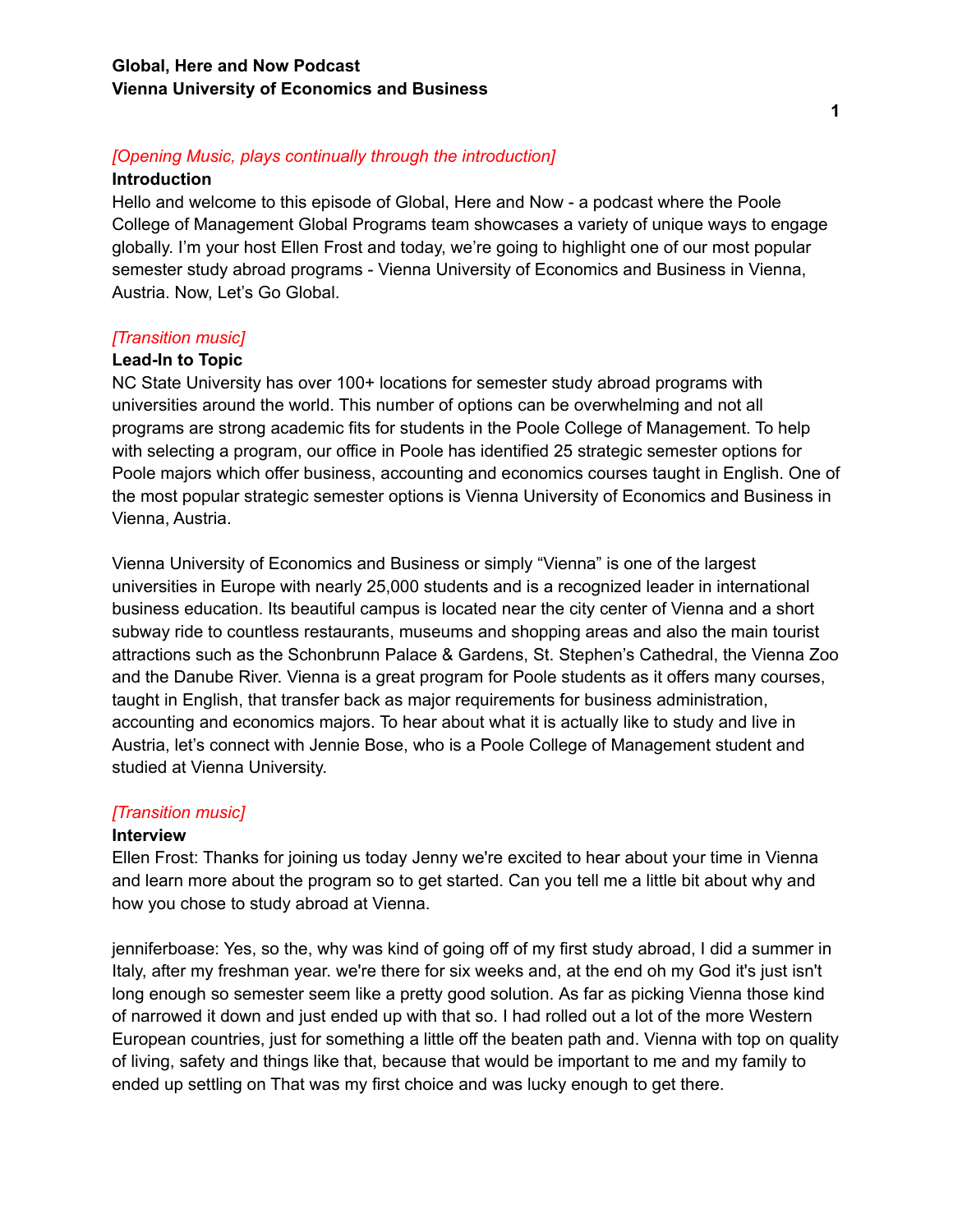### **Global, Here and Now Podcast Vienna University of Economics and Business**

Ellen Frost: awesome so what type of classes, did you take, while you're abroad and how do you think those classes compared to your experience at nc state.

jenniferboase: So I had a 5050 split of concentration classes and. Non concentration classmates so I took to global HR classes marketing class and a sustainable development class. As far as comparison goes there there ran pretty differently so Vienna we met maybe six to eight times a semester, and that was it. there's a lot of group projects that you work on on the side and all of their classes are project based instead of assignment base. So you work with a group of four to six students over the course of the Semester and that's essentially how you get most of your education, and so they give you a lecture for the beginning in one point, the middle and then the rest of the Semester is just working on that project. Is it similar to stay in that you still work with people, and you have this small groups, and you have the takeaways but the magnitude of the projects which is much larger and much longer.

Ellen Frost: yeah so thinking outside of classes, what was life, like in Vienna, so what was your living situation abroad let's start there.

jenniferboase: So I stayed in student housing and it was specifically for international students, so I lived with someone from Sweden someone from Norway and someone from Brazil, so that was very unique. The kitchen was an absolute mixture of everything that we would have had at home just kind of thrown in the one French together, but it was a lot of fun being with that mix of people. One thing I found pretty interesting, too, is, I was the only one who spoke one language, all of them spoke at least English and their native language but kind of put me put things into perspective.

Ellen Frost: yeah that's super interesting and. you know how do you make friends, while you're abroad, so you talked about the living situation which sounds like you're able to meet a lot of international students through that but what did you do on a normal day or a normal weekend, while you're living in Vienna.

jenniferboase: So I made a lot of my friends, through the orientation program that they had and then also through my classes, so the marketing class that I took was almost entirely exchange students. And we kind of got together with people in our classes at first for assignments, and then ended up doing more social things later on. And then from there you meet a handful of locals and kind of stick around the same ones that you've met before, but we do everything from museums, to go to the park to seen outdoor concerts they had it was very positive.

Ellen Frost: that's awesome so kind of along those lines, what are some of your favorite memories from living in Vienna so particularly specific to the Ghana and then maybe either Austria or places that you visited. outside of Ghana so let's. Start first what were some of your favorite memories from. living in Vienna.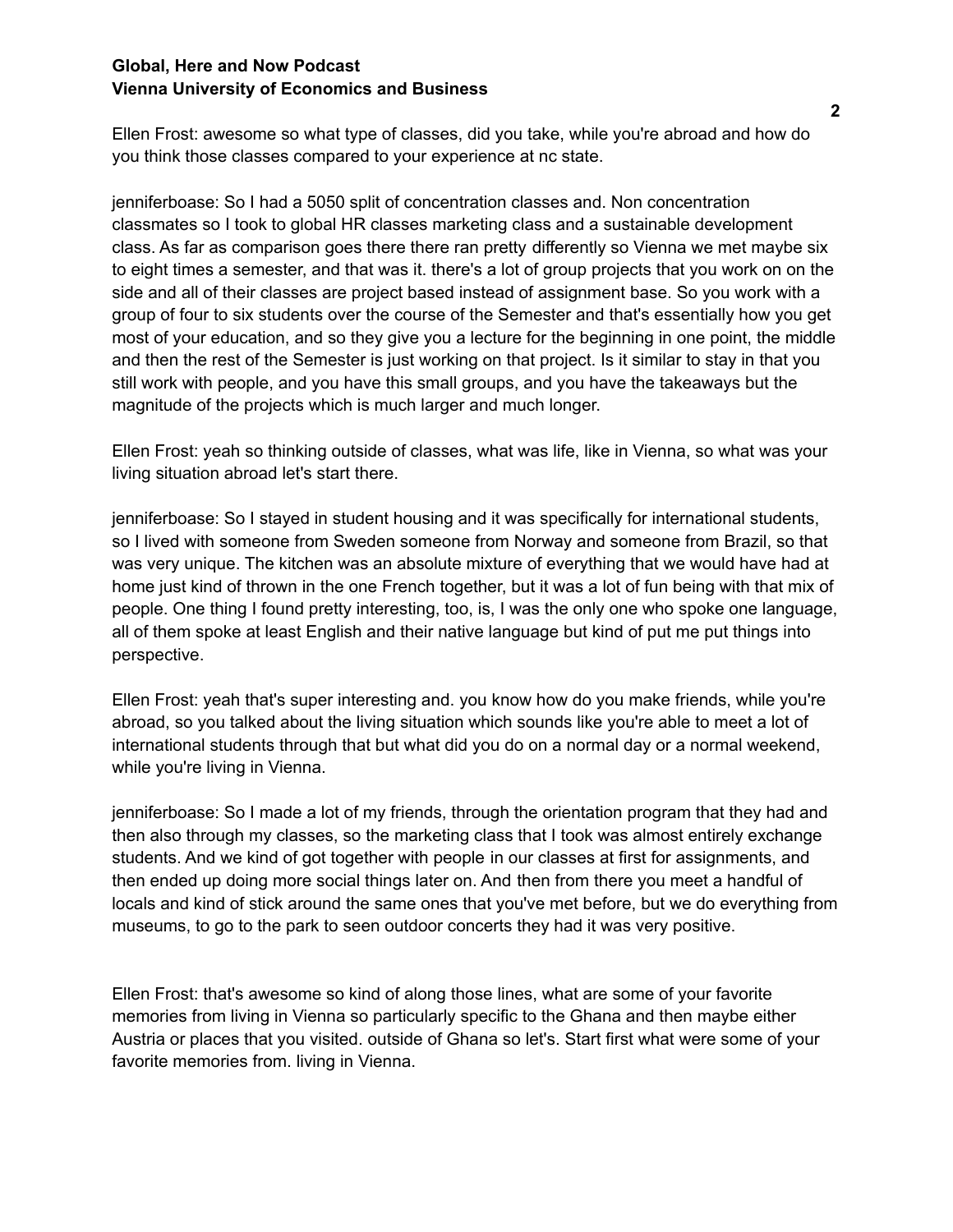### **Global, Here and Now Podcast Vienna University of Economics and Business**

jenniferboase: that's a tough one. Honestly, the one that comes to mind first is not necessarily a great thing, but we were on the subway one time we rode it too far. So you rode it to where they park and didn't notice and the doors don't open and we're kind of freaking out for a couple minutes like oh.How do we get off what do we do, and then three minutes later that conductor came by knocked on the door, where we were just wave to us and pointed and then five minutes later going the other direction. So it's not necessarily anything like super interesting but we got to see as a part of the metro that no one sees and all the control words, everything which was just like insightful kind of how things work, and it was really funny to. Other than that, they also have this big local mansion of a family that used to live there and they had an outdoor offer one night, which is pretty popular so Vienna, so we went there and it was absolutely packed and it was. created to wait three times to get a measure that had space for us to arrive to the venue but we like sat out on the lawn and that's one of the most memorable nights it's just all of the locals all of international students everyone came together and enjoyed it.

Ellen Frost: that's awesome And what about places outside of Vienna either other places in Australia or places you traveled to what were some of your favorites there.

jenniferboase: So I went to Croatia for a weekend and didn't spend much time in the city is what they had a National Park, about two hours away from the capital and it's just. Essentially, like one big walking loop a bunch of math natural lakes and waterfalls coming together and that was by far my favorite favorite weekend excursion we can track that I went on. He also went to Berlin for a weekend and the street art there was insane a coffee table book full of all the pictures and everything that we saw this to stand out. yeah.

Ellen Frost: that's awesome and I think one of the benefits of a semester. program is that you're there long enough, where you can experience the city that you're living in, but you can also. Travel going back to the university experience. What is vienna's campus like or how does it compare the US or the united.like an nc state campus.

jenniferboase: yeah it's actually not too far off from an empty state campus if you take out centennial and just think the main campus that's essentially what bns was like. The architecture was far different because vienna's into the modernization of everything, so they had a lot of buildings that just looks. flat and then had geometric designs over the front of them, but it was essentially in between two different metro stations, the whole campus was back there. And the buildings were huge in comparison to stay there, and probably a lot taller but everyone kind of hung out in the middle of Kansas, and all of the restaurants grocery store bookstore all of that was right there.

Ellen Frost: awesome so kind of wrapping up. kind of thoughts about your semester abroad, what were some of the lessons that you learned, while abroad or, put another way, how did you grow when you were living in Vienna and in Austria.

jenniferboase: These patients will have a big one for me, but especially going back to this group projects that we talked about the American culture and people classmates that i've worked with

**3**